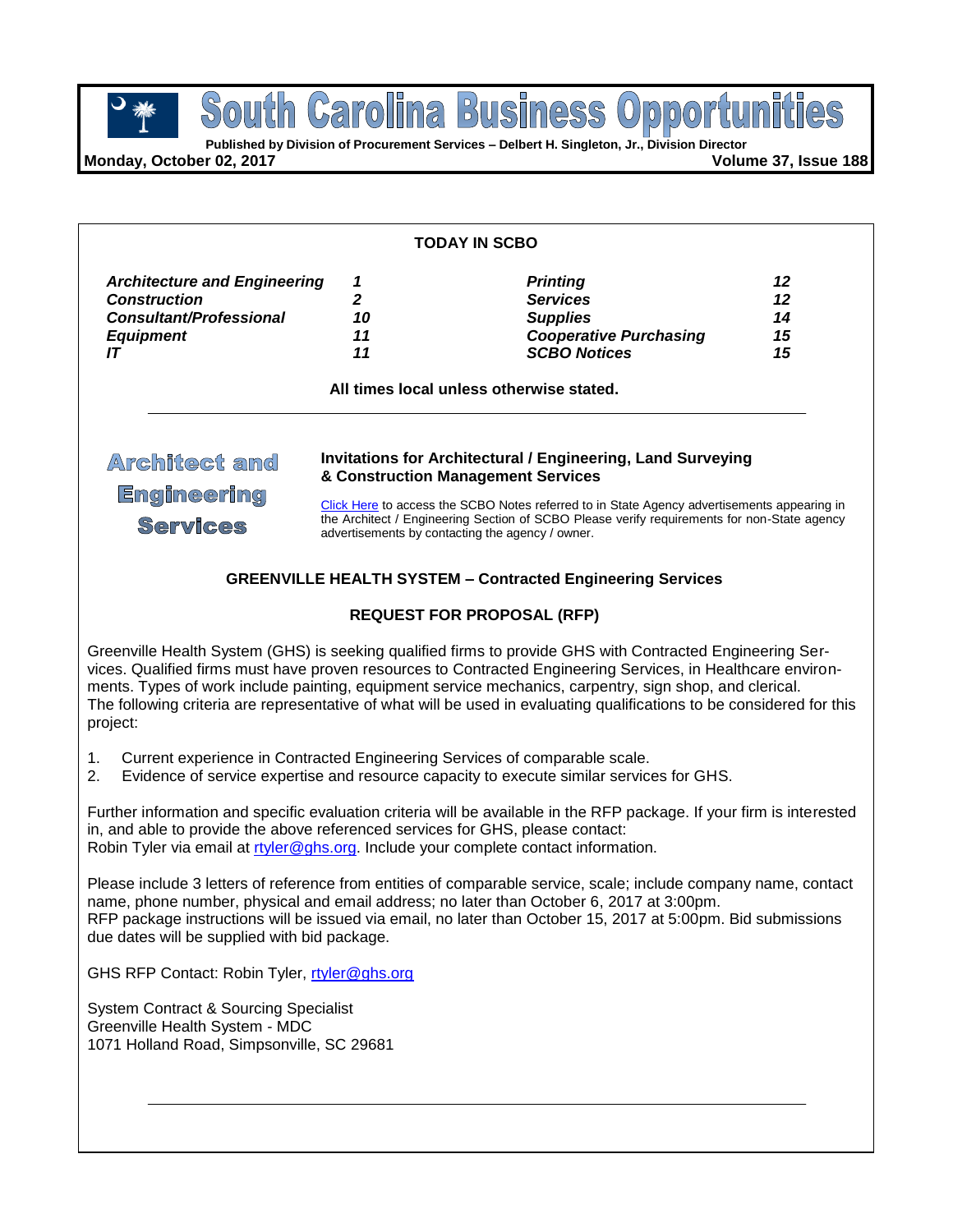| Monday, October 02, 2017                                                                                                                                                                                                                                                                                                            | 2                                                                                                                                                                                                    | Volume 37, Issue 188                                                                           |  |  |  |
|-------------------------------------------------------------------------------------------------------------------------------------------------------------------------------------------------------------------------------------------------------------------------------------------------------------------------------------|------------------------------------------------------------------------------------------------------------------------------------------------------------------------------------------------------|------------------------------------------------------------------------------------------------|--|--|--|
| <b>Construction</b>                                                                                                                                                                                                                                                                                                                 | <b>Invitations for Construction Bids</b>                                                                                                                                                             |                                                                                                |  |  |  |
|                                                                                                                                                                                                                                                                                                                                     | Please verify requirements for non-State agency advertisements by contacting the<br>agency / owner. Projects expected to cost less than \$50,000 are listed under the<br>Minor Construction heading. |                                                                                                |  |  |  |
| PROJECT NAME: SOUTH PLAZA DECK WATERPROOFING - STATE HOUSE                                                                                                                                                                                                                                                                          |                                                                                                                                                                                                      |                                                                                                |  |  |  |
| PROJECT NUMBER: F03-9870-SG                                                                                                                                                                                                                                                                                                         |                                                                                                                                                                                                      |                                                                                                |  |  |  |
| PROJECT LOCATION: 1100 Gervais Street, Columbia, SC 29201                                                                                                                                                                                                                                                                           |                                                                                                                                                                                                      |                                                                                                |  |  |  |
| BID SECURITY REQUIRED? Yes                                                                                                                                                                                                                                                                                                          | NOTE:                                                                                                                                                                                                | Contractor may be subject to a performance                                                     |  |  |  |
| PERFORMANCE BOND REQUIRED? Yes                                                                                                                                                                                                                                                                                                      |                                                                                                                                                                                                      | appraisal at the close of the project.                                                         |  |  |  |
| <b>PAYMENT BOND REQUIRED? Yes</b>                                                                                                                                                                                                                                                                                                   |                                                                                                                                                                                                      | CONSTRUCTION COST RANGE: \$200,000-250,000                                                     |  |  |  |
| DESCRIPTION OF PROJECT: Removal and replacement of the waterproof membrane on the deck of the south<br>elevation stair landing.                                                                                                                                                                                                     |                                                                                                                                                                                                      |                                                                                                |  |  |  |
| BIDDING DOCUMENTS/PLANS MAY BE OBTAINED FROM: TPM at 1241 Assembly St., Columbia, SC 803-<br>252-4770                                                                                                                                                                                                                               |                                                                                                                                                                                                      |                                                                                                |  |  |  |
| Bidders must obtain Bidding Documents/Plans from the above listed source(s) to be listed as an official plan<br>holder. Only those Bidding Documents/Plans obtained from the above listed source(s) are official. Bidders that<br>rely on copies of Bidding Documents/Plans obtained from any other source do so at their own risk. |                                                                                                                                                                                                      |                                                                                                |  |  |  |
| All questions & correspondence concerning this Invitation shall be addressed to the A/E.                                                                                                                                                                                                                                            |                                                                                                                                                                                                      |                                                                                                |  |  |  |
| A/E NAME: RTD Associates                                                                                                                                                                                                                                                                                                            |                                                                                                                                                                                                      |                                                                                                |  |  |  |
| A/E CONTACT: Tommy Hunter                                                                                                                                                                                                                                                                                                           |                                                                                                                                                                                                      |                                                                                                |  |  |  |
| A/E ADDRESS: Street/PO Box: 901-D Sam Newell Road                                                                                                                                                                                                                                                                                   |                                                                                                                                                                                                      |                                                                                                |  |  |  |
| City: Matthews<br>State: NC                                                                                                                                                                                                                                                                                                         | ZIP: 28105-                                                                                                                                                                                          |                                                                                                |  |  |  |
| EMAIL: tommy.hunter@rtdassociates.com                                                                                                                                                                                                                                                                                               |                                                                                                                                                                                                      |                                                                                                |  |  |  |
|                                                                                                                                                                                                                                                                                                                                     |                                                                                                                                                                                                      |                                                                                                |  |  |  |
|                                                                                                                                                                                                                                                                                                                                     |                                                                                                                                                                                                      | AGENCY: Department of Administration / Division of Facilities Management and Property Services |  |  |  |
| <b>AGENCY PROJECT COORDINATOR: Saied Darvish</b>                                                                                                                                                                                                                                                                                    |                                                                                                                                                                                                      |                                                                                                |  |  |  |
| ADDRESS: Street/PO Box: 921 Main Street                                                                                                                                                                                                                                                                                             |                                                                                                                                                                                                      |                                                                                                |  |  |  |
| City: Columbia<br>State: SC<br>ZIP: 29201-                                                                                                                                                                                                                                                                                          |                                                                                                                                                                                                      |                                                                                                |  |  |  |
| EMAIL: saied.darvish@admin.sc.gov                                                                                                                                                                                                                                                                                                   |                                                                                                                                                                                                      |                                                                                                |  |  |  |
| TELEPHONE: 803-734-6776                                                                                                                                                                                                                                                                                                             | FAX: 803-734-6815                                                                                                                                                                                    |                                                                                                |  |  |  |
| PRE-BID CONFERENCE:<br>Yes                                                                                                                                                                                                                                                                                                          |                                                                                                                                                                                                      | <b>MANDATORY ATTENDANCE:</b><br><b>No</b>                                                      |  |  |  |
| PRE-BID DATE: 10/12/2017<br>TIME: 2:00pm<br>PLACE: 915 Main Street, Columbia, rm 225 conf. rm.                                                                                                                                                                                                                                      |                                                                                                                                                                                                      |                                                                                                |  |  |  |
| <b>BID CLOSING DATE: 10/26/2017</b><br>225                                                                                                                                                                                                                                                                                          | TIME: 2:00pm                                                                                                                                                                                         | PLACE: 915 Main Street, Columbia, SC, conf. room                                               |  |  |  |
| BID DELIVERY ADDRESSES:                                                                                                                                                                                                                                                                                                             |                                                                                                                                                                                                      |                                                                                                |  |  |  |
| HAND-DELIVERY:                                                                                                                                                                                                                                                                                                                      | <b>MAIL SERVICE:</b>                                                                                                                                                                                 |                                                                                                |  |  |  |
| Attn: Saied Darvish                                                                                                                                                                                                                                                                                                                 | Attn: Saied Darvish                                                                                                                                                                                  |                                                                                                |  |  |  |
| 921 Main Street                                                                                                                                                                                                                                                                                                                     | 921 Main Street                                                                                                                                                                                      |                                                                                                |  |  |  |
| Columbia, SC 29201                                                                                                                                                                                                                                                                                                                  | Columbia, SC 29201                                                                                                                                                                                   |                                                                                                |  |  |  |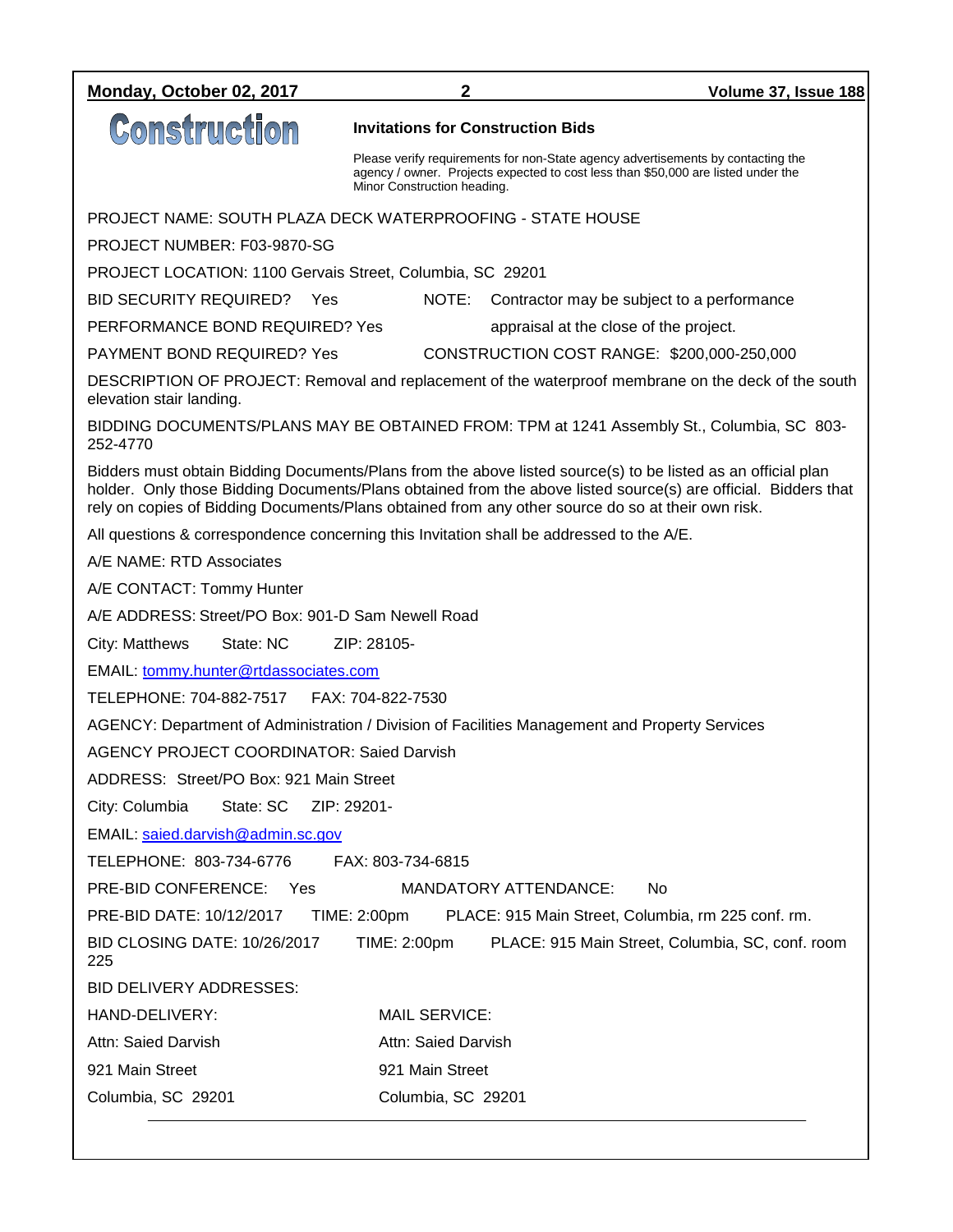| Monday, October 02, 2017                                                                                                                                                                                                                                                                                                            | 3                       | Volume 37, Issue 188                                  |  |  |  |
|-------------------------------------------------------------------------------------------------------------------------------------------------------------------------------------------------------------------------------------------------------------------------------------------------------------------------------------|-------------------------|-------------------------------------------------------|--|--|--|
| PROJECT NAME: MIDLANDS TECHNICAL COLLEGE WADE MARTIN CHILLER REPLACEMENT                                                                                                                                                                                                                                                            |                         |                                                       |  |  |  |
| PROJECT NUMBER: H59-N975-FW                                                                                                                                                                                                                                                                                                         |                         |                                                       |  |  |  |
| <b>PROJECT LOCATION: Wade Martin Building on Beltline Campus</b>                                                                                                                                                                                                                                                                    |                         |                                                       |  |  |  |
| BID SECURITY REQUIRED? Yes                                                                                                                                                                                                                                                                                                          | NOTE:                   | Contractor may be subject to a performance            |  |  |  |
| PERFORMANCE BOND REQUIRED? Yes                                                                                                                                                                                                                                                                                                      |                         | appraisal at the close of the project.                |  |  |  |
| <b>PAYMENT BOND REQUIRED? Yes</b><br>CONSTRUCTION COST RANGE: \$200,000-\$250,000                                                                                                                                                                                                                                                   |                         |                                                       |  |  |  |
| DESCRIPTION OF PROJECT: Replace air cooled chiller and associated pump at the Wade Martin Building.                                                                                                                                                                                                                                 |                         |                                                       |  |  |  |
| BIDDING DOCUMENTS/PLANS MAY BE OBTAINED FROM: Ms. Teresa Cook, Midlands Technical College,<br>cookta@midlandstech.edu                                                                                                                                                                                                               |                         |                                                       |  |  |  |
| Bidders must obtain Bidding Documents/Plans from the above listed source(s) to be listed as an official plan<br>holder. Only those Bidding Documents/Plans obtained from the above listed source(s) are official. Bidders that<br>rely on copies of Bidding Documents/Plans obtained from any other source do so at their own risk. |                         |                                                       |  |  |  |
| All questions & correspondence concerning this Invitation shall be addressed to the A/E.                                                                                                                                                                                                                                            |                         |                                                       |  |  |  |
| A/E NAME: GMK Associates, Inc.                                                                                                                                                                                                                                                                                                      |                         |                                                       |  |  |  |
| A/E CONTACT: Jody Ricard                                                                                                                                                                                                                                                                                                            |                         |                                                       |  |  |  |
| A/E ADDRESS: Street/PO Box: 1201 Main Street, Suite 2100                                                                                                                                                                                                                                                                            |                         |                                                       |  |  |  |
| State: SC<br>ZIP: 29201-<br>City: Columbia                                                                                                                                                                                                                                                                                          |                         |                                                       |  |  |  |
| EMAIL: <i>jricard@gmka.com</i>                                                                                                                                                                                                                                                                                                      |                         |                                                       |  |  |  |
| TELEPHONE: 803-256-0000<br>FAX: 803-255-7243                                                                                                                                                                                                                                                                                        |                         |                                                       |  |  |  |
| <b>AGENCY: Midlands Technical College</b>                                                                                                                                                                                                                                                                                           |                         |                                                       |  |  |  |
| <b>AGENCY PROJECT COORDINATOR: Teresa Cook</b>                                                                                                                                                                                                                                                                                      |                         |                                                       |  |  |  |
| ADDRESS: Street/PO Box: 316 South Beltline Blvd                                                                                                                                                                                                                                                                                     |                         |                                                       |  |  |  |
| State: SC<br>ZIP: 29205-<br>City: Columbia                                                                                                                                                                                                                                                                                          |                         |                                                       |  |  |  |
| EMAIL: cookta@midlandstech.edu                                                                                                                                                                                                                                                                                                      |                         |                                                       |  |  |  |
| TELEPHONE: 803-738-7741                                                                                                                                                                                                                                                                                                             |                         |                                                       |  |  |  |
| PRE-BID CONFERENCE: Yes                                                                                                                                                                                                                                                                                                             |                         | MANDATORY ATTENDANCE: No                              |  |  |  |
| PRE-BID DATE: 10/5/2017<br>TIME: 10:00am                                                                                                                                                                                                                                                                                            |                         | PLACE: Operations Department/Wade Martin Hall Rm. 113 |  |  |  |
| BID CLOSING DATE: 10/16/2017                                                                                                                                                                                                                                                                                                        | TIME: 11:00am           | PLACE: Procurement Dept. / Reed Hall, Rm. 119         |  |  |  |
| <b>BID DELIVERY ADDRESSES:</b>                                                                                                                                                                                                                                                                                                      |                         |                                                       |  |  |  |
| HAND-DELIVERY:                                                                                                                                                                                                                                                                                                                      | <b>MAIL SERVICE:</b>    |                                                       |  |  |  |
| Attn: Rina Drescher, Procurement Officer                                                                                                                                                                                                                                                                                            |                         | Attn: Rina Drescher, Procurement Officer              |  |  |  |
| Reed Hall, 1260 Lexington Dr.                                                                                                                                                                                                                                                                                                       |                         | Reed Hall, 1260 Lexington Dr.                         |  |  |  |
| West Columbia, SC 29170                                                                                                                                                                                                                                                                                                             | West Columbia, SC 29170 |                                                       |  |  |  |
|                                                                                                                                                                                                                                                                                                                                     |                         |                                                       |  |  |  |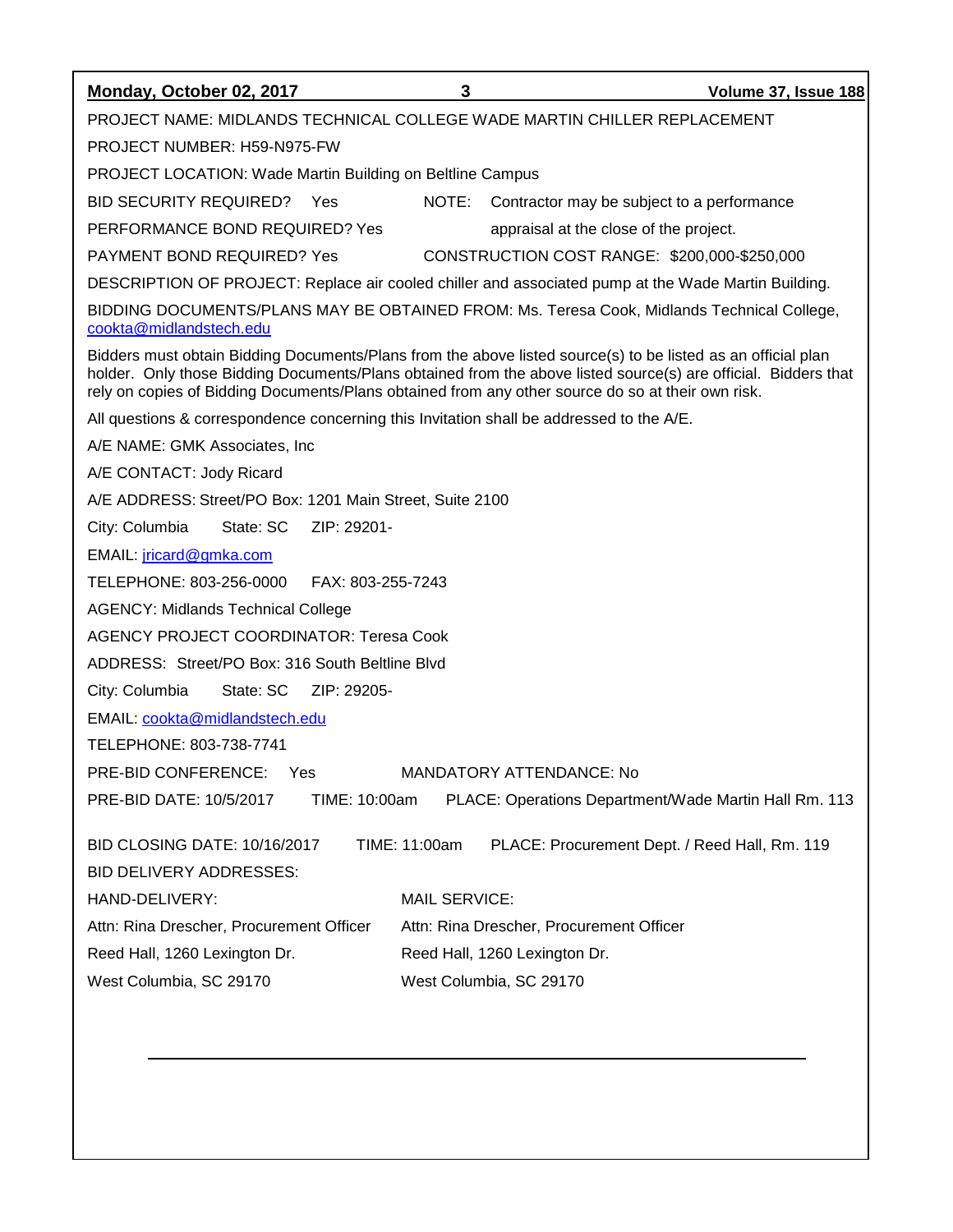#### **Monday, October 02, 2017 4 Volume 37, Issue 188**

#### **DAVIS STREET CONTROL VALVE – LAMAR, SC**

Owner: Town of Lamar Location: 117 Main Street Lamar, SC 29069 Project Name: Davis Street Control Valve

Sealed Bids for the construction of the Water System Improvements for the Town of Lamar will be received at Town Hall located at 117 Main Street Lamar, SC 29069, until 2:00pm on October 31, 2017, at which time the Bids received will be publicly opened and read. The Project consists of installing one automatic control valve and valve box with associated site piping and a temporary blowoff.

Bids will be received for a single prime Contract. Bids shall be on a lump sum and unit price basis, with additive alternate bid items as indicated in the Bid Form.

The Issuing Office for the Bidding Documents is: Hanna Engineering at 2412 Pisgah Road in Florence, SC. Phone: 843-628-6800

Prospective Bidders may examine the Bidding Documents at the Issuing Office on Mondays through Fridays between the hours of 9:00am and 4:00pm and may obtain copies of the Bidding Documents from the Issuing Office as described below.

Printed copies of the Bidding Documents may be obtained from the Issuing Office, during the hours indicated above, upon payment of a non-refundable charge of \$75 for each set. Checks for Bidding Documents shall be payable to "Hanna Engineering". Upon request and receipt of the document charge indicated above, the Issuing Office will transmit the Bidding Documents via delivery service. The date that the Bidding Documents are transmitted by the Issuing Office will be considered the Bidder's date of receipt of the Bidding Documents. Partial sets of Bidding Documents will not be available from the Issuing Office. Neither Owner nor Engineer will be responsible for full or partial sets of Bidding Documents, including Addenda if any, obtained from sources other than the Issuing Office.

Bid security shall be furnished in accordance with the Instructions to Bidders.

#### **TOWN OF MOUNT PLEASANT -- INVITATION FOR BIDS # 1718-028-CM**

#### **SPORTS FIELDS DRAINAGE SYSTEM**

The Town of Mount Pleasant (Town) will receive Bids for the installation of a Cambridge Drainage System in two (2) softball fields identified as Fields #2 and #3 located at Jimmy Segnious Athletic Complex 391 Egypt Road Mt. Pleasant, SC 29464; and four (4) soccer fields identified as Field #1, #2, #3, and #4 located at the Carolina Park Recreation Complex at 1620 Recreation Way Mt. Pleasant, SC 29466

The Town of Mount Pleasant (Town) will also receive Bids to perform laser grading on softball fields identified as Fields # 1, #2, and #3 located at the at Jimmy Segnious Athletic Complex 391 Egypt Road Mt. Pleasant, SC 29464.

In general, the Scope of Services shall include Builders Risk Insurance, all labor, equipment, materials, supplies, electrical, mechanical, removal of all site debris, removal of all waste material and spoil created by the successful Bidder, permit and license fees as applicable, erosion control permitting and erosion control installation unless otherwise stated, supervision, site preparation including site clean-up to construct and deliver this project to the Town complete, all in accordance with the specifications, solicitation document and Contract documents.

The depth and location of the irrigation lines is unknown in the various fields. There may be some irrigation lines that are not placed deep enough and could possibly be damaged by the successful Bidder's installation of the new drainage system. The cost to repair any damage to any of the existing irrigation lines during the installation process of the new drainage system shall be the responsibility of the successful Bidder. Therefore, the Town is requesting that an allowance not to exceed \$12,000.00 per field be part of the bid package. This allowance in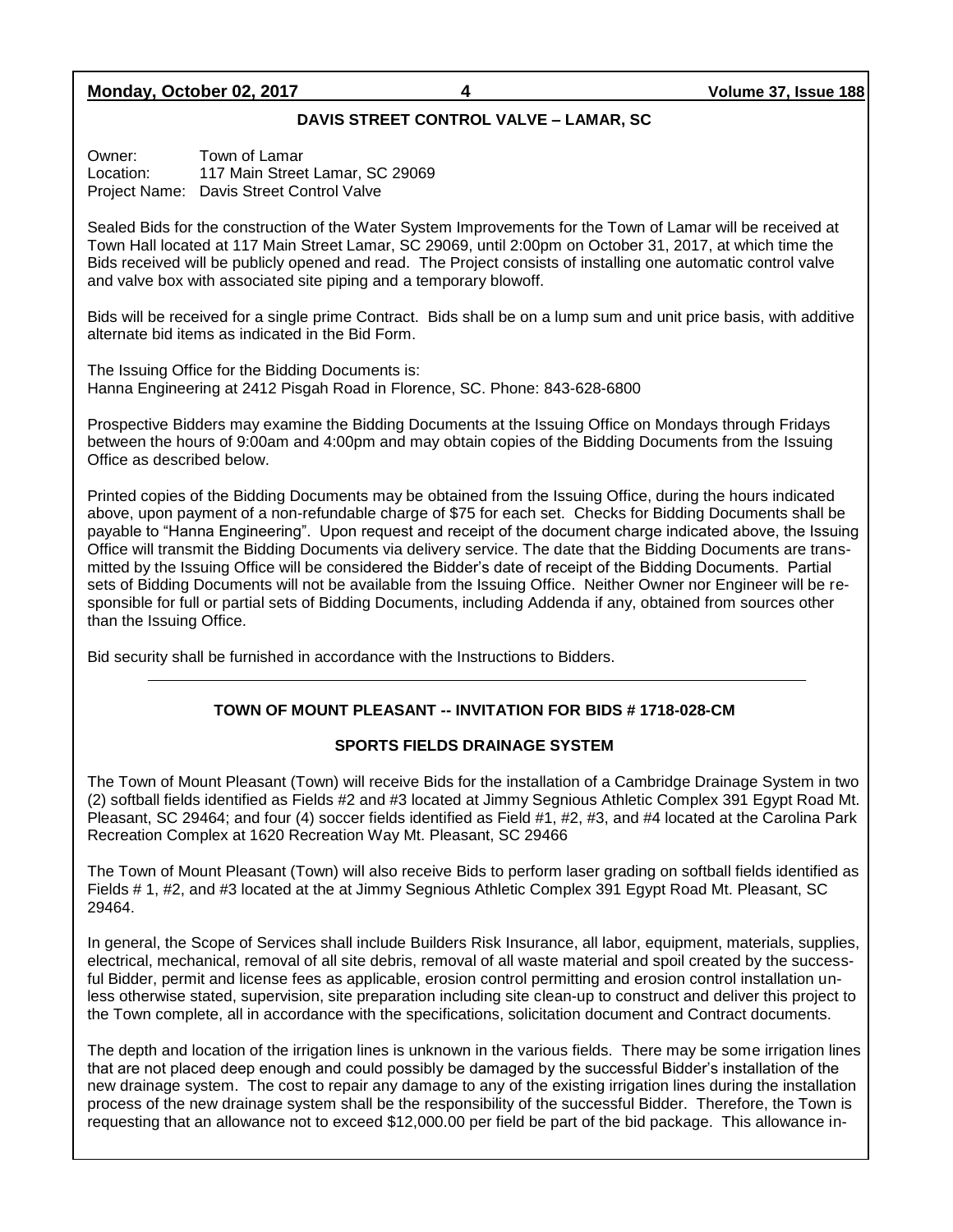**Monday, October 02, 2017 5 Volume 37, Issue 188**

cludes all cost associated with this Work, including but not limited to material cost, receiving, handling, installation and contractor overhead and profit.

All Work shall be performed consecutively under one (1) mobilization and shall begin no earlier than November 27, 2017. All Work must be completed no later than January 26, 2018 with specific field requirement dates contained herein.

Bids shall be submitted in a sealed envelope, clearly marked "Sports Fields Drainage System, IFB #1718-028-CM", including the Bidder's name and Contractors License Number. Bids will be accepted until 3:00pm, October 18, 2017 by the Town's Procurement Division, at which time and place all Bids will be publicly opened, read aloud and tabulated in Meeting Room ? located at the Mount Pleasant Town Hall, 100 Ann Edwards Lane, Mount Pleasant, South Carolina 29464.

Bids shall be submitted on the Bid Form as provided within the solicitation document and other Bid documents.

A MANDATORY SITE VISIT TO REVIEW THE SCOPE OF WORK IS SCHEDULED FOR 10:00 A.M., THURSDAY, OCTOBER 3, 2017. ALL INTERESTED PARTIES SHALL MEET IN THE LOBBY AREA OF THE MOUNT PLEASANT TOWN HALL 100 ANN EDWARDS LANE, MOUNT PLEASANT, SOUTH CAROLINA 29464. ALL INTERESTED PARTIES SHALL MAKE ARRANGEMENTS TO ATTEND. FAILURE TO ATTEND MAY SUBJECT A BIDDER TO DISQUALIFICATION.

A Bid Security Deposit shall be required from all Bidders, equal to five (5%) percent of the Bid amount. This deposit may be in the form of a certified check, cashier's check or bond. Separate Performance and Labor and Material Payment Bonds equal to one hundred (100%) percent of the Contract amount will be required from the successful Bidder upon signing of the Contract. All Bidders shall be properly licensed by the State of South Carolina.

All interested parties are encouraged to contact Catherine Morrissey with the Town's Procurement Division by email at cmorrissey@tompsc.com or by phone at 843-884-8517 ext. 3525 if there are any questions regarding this invitation and the solicitation documents, which have been prepared for these services.

This Invitation does not commit the Town to award a Contract, to pay any costs incurred in the preparation of a Bid or to procure or contract for the articles of goods or services.

The Town reserves the right to waive any informalities or irregularities in the Bid, to accept or reject any or all Bids received as a result of this Invitation, to negotiate with all qualified Bidders and to award or refrain from awarding the project to any Bidder, if it is in the best interest of the Town to do so.

#### **REQUEST FOR PROPOSALS TO DEMOLISH NIP STRUCTURES**

NOTICE IS HEREBY GIVEN – The City of Spartanburg is requesting proposals to demolish structures in the City of Spartanburg at 158 Weeping Oak Dr.

Proposal No: 1718-10-17-01

The City of Spartanburg, hereby, notifies all proposers that it will affirmatively ensure that all disadvantaged and women's business enterprises will be afforded full opportunity to submit proposals in response to this invitation and will not be discriminated against on the grounds of gender, race, color, or national origin in consideration for an award.

The City of Spartanburg reserves the right to reject any or all proposals or to waive any informality in the qualifications process. Proposals may be held by the City of Spartanburg for a period not to exceed sixty (60) days from the date of the opening of Proposals for the purpose of reviewing the Proposals and investigating the qualifications of prospective parties, prior to awarding of the Contract. The vendor that is awarded the proposal will be required to obtain a City of Spartanburg Business License.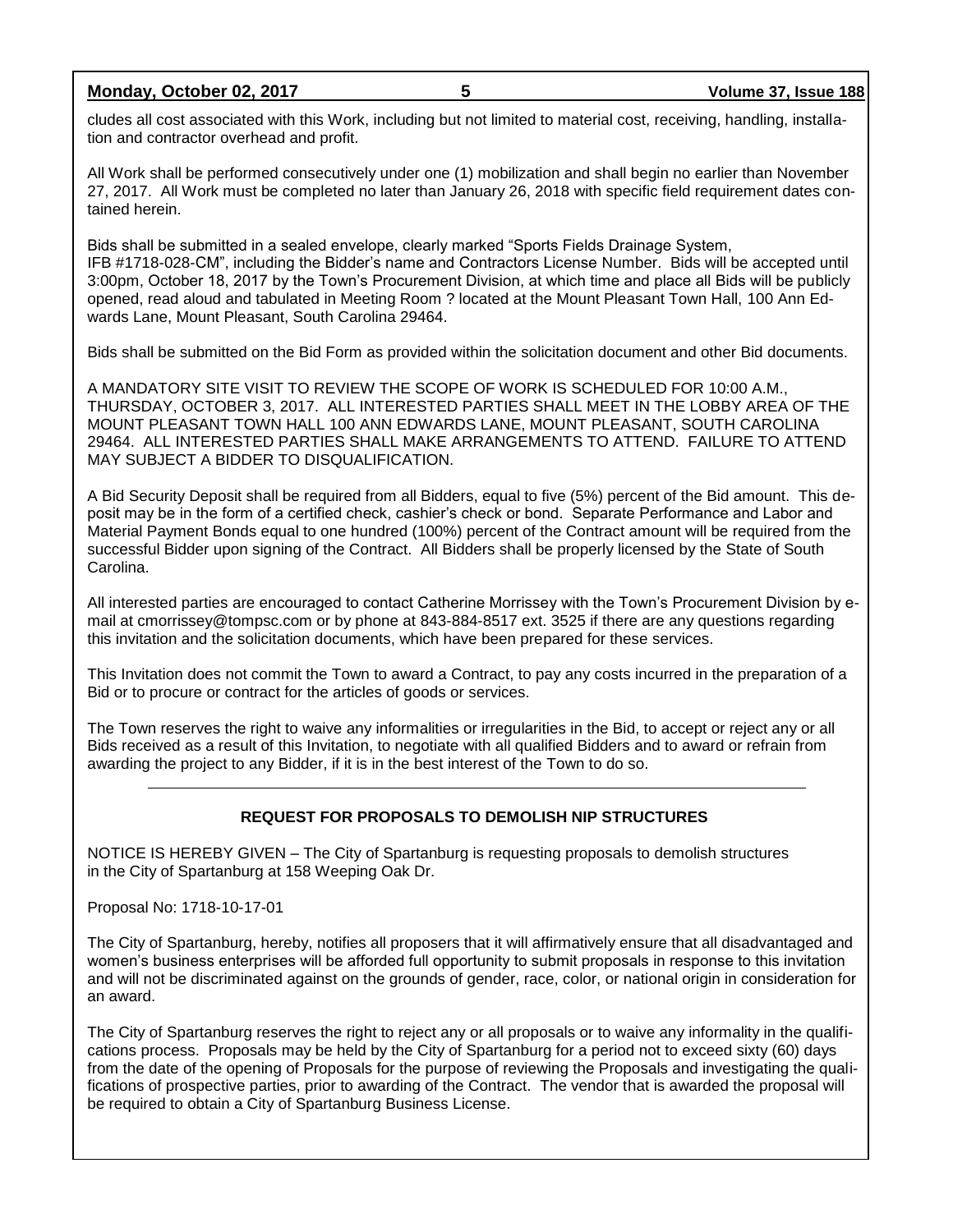#### **Monday, October 02, 2017 6 Volume 37, Issue 188**

IF YOU CANT COMPLETE THIS WORK WITHIN 30 DAYS OF ASSIGNMENT DO NOT BID ON THIS PROJECT.

Pre-Bid: Monday, October 9, 2017 at 9:00am at the site.

Please summit two (2) copies of your sealed proposals:

Sealed Bids Due Tuesday, October 17, 2017 no later than 3:00pm. Proposals must be submitted to Carl Wright, Procurement and Property Manager, City Hall 145 W. Broad Street, at which time they will be publicly opened and read aloud in the Training Room.

Technical question regarding the scope of services should be directed to Lynn Coggins, Construction Project Administrator, and City of Spartanburg at 864-596-2914.

Proposals can be hand delivered or mailed to the following address:

City of Spartanburg PO Box 5107 145 W. Broad Street Spartanburg, SC. 29304

#### Attn: Procurement and Property Division

For further information and complete Proposal Package, please contact the Procurement and Property office at 864-596-2049. Complete proposal package also available at [www.cityofspartanburg.org](http://www.cityofspartanburg.org/) by following the links for Invitations for bids.

#### **JOINT MUNICIPAL WATER AND SEWER COMMISSION**

AECOM Technical Services, Inc. Project No.: 60539796

Separate sealed bids for Pelion Elementary Pump Station and Force Main for the Joint Municipal Water and Sewer Commission will be received by the Owner in their office located at 2546 Two Notch Road, Lexington, SC 29072 until 10:00am on October 31, 2017 and then at said place be publicly opened and read aloud.

The work to be done consists of furnishing all materials, equipment and labor necessary to close out an existing wastewater treatment plant and construct 1,104 LF of 8" gravity sewer and associated manholes; a new 315 GPM duplex pump station; and 57,876 LF of 8" force main and air release valves.

The Information for Bidders, Bid Form, Contract, Plans, Specifications, Bid Bond, Performance Bond and Payment Bond, and other contract documents may be examined at the following locations:

Owner: Joint Municipal Water and Sewer Commission, Lexington, SC. Engineers: AECOM Technical Services, Inc., Columbia, SC.

Drawings, specifications and contract documents may be obtained from the office of AECOM Technical Services, Inc., 101 Research Drive, Columbia, SC 29203 upon a non-refundable payment of \$250.00. When requesting drawings, specifications or contract documents, provide the following information about your company: Mailing address; street (UPS) address; telephone number; and FAX number (if applicable), and e-mail address.

Bidders must deposit security with all bids. Security shall be in the form of a certified check or bid bond made payable to the Owner, and shall be for an amount equal to not less than five percent (5%) of the amount of the bid. Provisions of the security shall be as described in the Information for Bidders.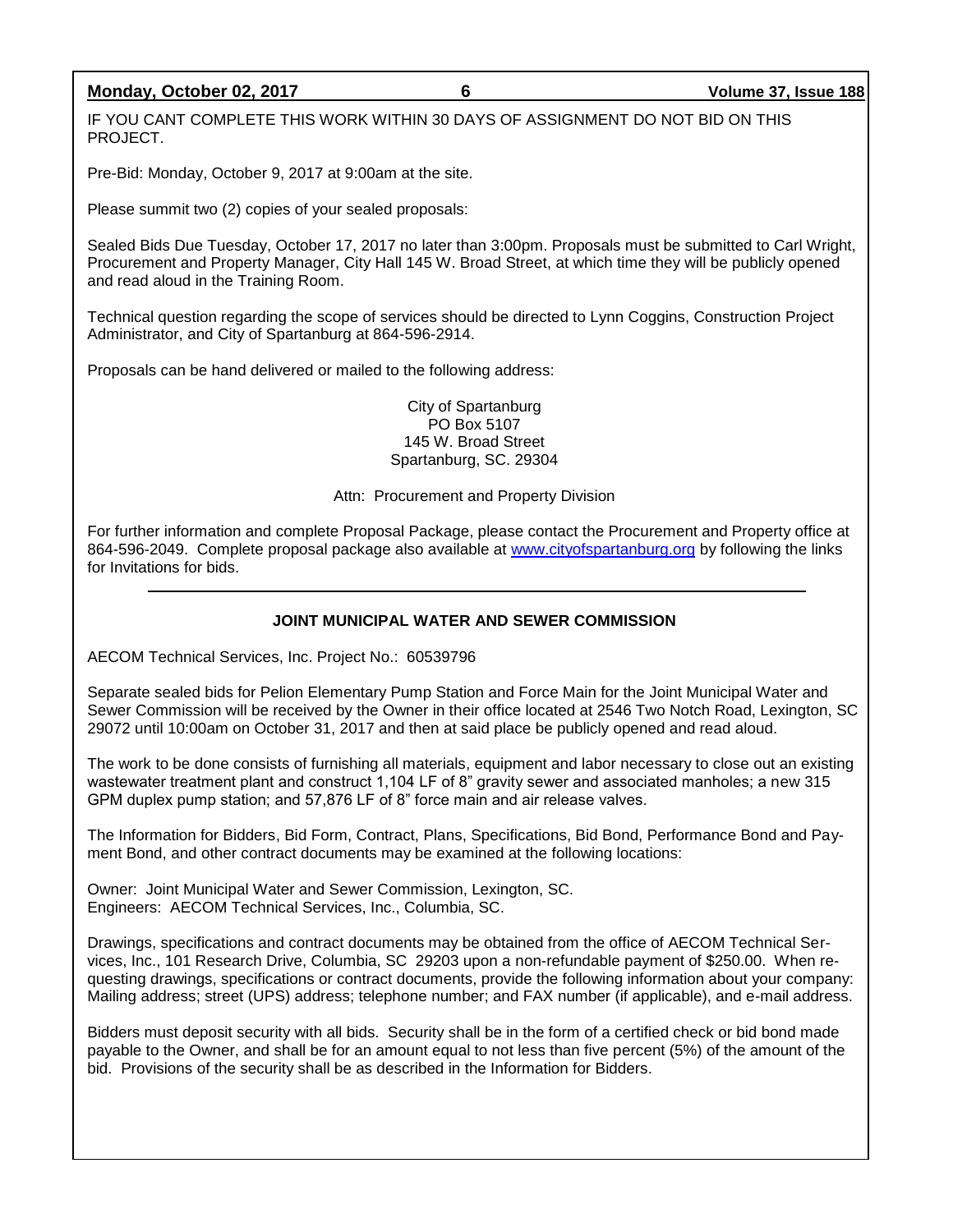#### **Monday, October 02, 2017 7 Volume 37, Issue 188**

No bid will be considered unless the bidder is legally qualified under the provisions of the South Carolina Contractor's Licensing Law (South Carolina Code of Laws as amended on April 1, 1999, Chapter 11, Sections 40 11 10 through 40 11 428).

Contractors shall have a classification of WL.

No bidder may withdraw the bid within 90 days after the actual date of the opening and thereof.

The Owner reserves the right to waive any informalities or to reject any or all bids.

ENGINEERS OWNER

101 Research Drive 2546 Two Notch Road Columbia, SC 29203 Lexington, SC 29072

AECOM Technical Services, Inc. Joint Municipal Water and Sewer Commission

#### **CITY OF GREER**

The City of Greer will accept sealed qualifications until 11:00am, Friday, October 20, 2017, at Greer City Hall; 301 E. Poinsett Street, Greer, SC 29651 provides the request for qualifications for Kids Planet Master Plan. Qualification package may be downloaded from the website at [www.cityofgreer.org.](http://www.cityofgreer.org/) The City reserves the right to reject any and all qualifications and to waive any technicalities and informalities in any qualification and to award the qualification in the best interest of the City of Greer. All challenges to specifications will be prohibited if not submitted in writing five (5) days prior to qualification opening.

#### **RC-027-Q-2018 – HMGP BUYOUT- DEMO & RESTORE TO GREEN SPACE**

The County of Richland, South Carolina is requesting interested qualified contractors to do one or more of the following four tasks throughout Richland County excluding the City of Columbia, as part of the Federal Emergency Management Agency (FEMA) Hazard Mitigation Grant Program (HMGP) buyout program: (1) residential property demolition; (2) non-residential property demolition; (3) residential property land reclamation; and (4) non-residential property land reclamation. The HMGP buyout program is a response to the October 2015 Presidential Declared Storm Event that caused severe flooding and other weather related damages. For the purposes of this Request for Qualifications, the County of Richland reserves the right to designate a sub-recipient organization to represent the county in the management of this HMGP buyout program and, selected contractors will be notified at the time of selection of the management contact(s) for the program.

It is estimated that this program will identify and purchase up to sixty-one (61) residential and nine (9) nonresidential Richland County properties containing structures. All eligible property owners must meet the requirements set out by FEMA, the US Department of Housing and Urban Development (HUD), the State of South Carolina, and Richland County. This program is expected to continue for approximately 18 months from the original date of the contract, however, the length of the program will be determined by participation of homeowners in this voluntary program, but not to exceed October 5, 2019.

The County intends to compile an official "Bidders List" of multiple qualified contractors. This solicitation does not commit the County to award a contract, to pay any cost incurred in the preparation of qualifications submitted, or to procure or contract for the services. The County reserves the right to accept or reject all or any part of qualifications received as a result of this request, or to cancel in part or in its entirety this Request for Qualification if it is in the best interest of the County to do so. The County will be the sole judge as to whether Qualifications submitted meet all requirements contained in this solicitation.

Qualifications shall be accepted any weekday from Monday through Friday (excluding County holidays and weekends) between 8:30am through 5:00pm. The last day of acceptance for this solicitation is Tuesday, October 31, 2017, 2:00pm. Sealed qualification packages clearly marked "RC-027-Q-2017 HMGP Buyouts- Demo & Restore to Green Space" shall be accepted at: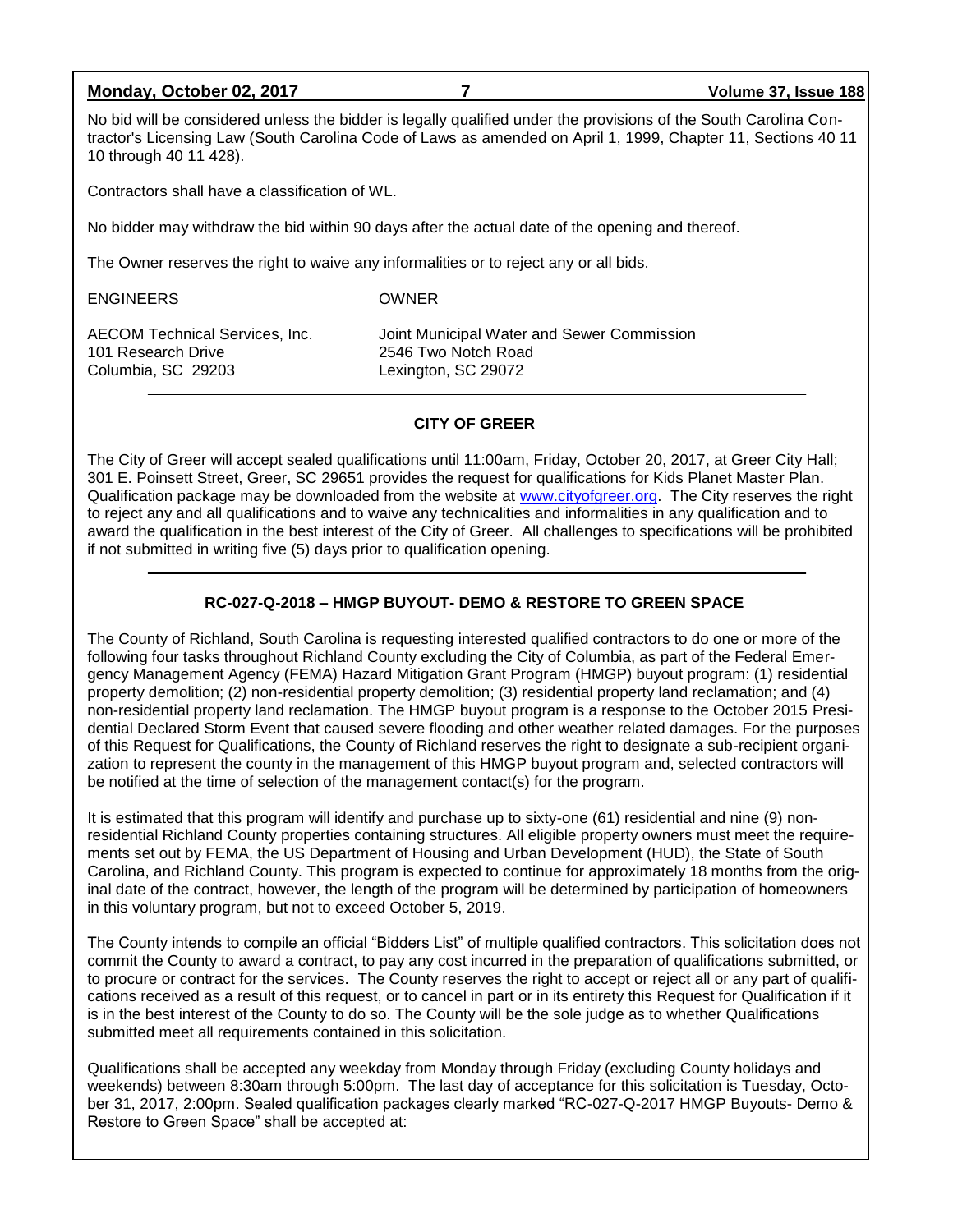| Monday, October 02, 2017 |
|--------------------------|
|--------------------------|

#### Richland County Office of Procurement 2020 Hampton St., Suite 3064 (located on the third floor) Columbia, SC 29204-1002 Attn. Jennifer Wladischkin

Solicitation information may be obtained online under "Solicitations" at the link below: [http://www.richlandonline.com/Government/Departments/BusinessOperations/Procurement.aspx.](http://www.richlandonline.com/Government/Departments/BusinessOperations/Procurement.aspx) Questions may be directed to Jennifer Wladischkin at [wladj@rcgov.us/.](mailto:wladj@rcgov.us/)

### **PUBLIC SERVICE BUILDING**

Request for Qualifications Notice:

Closing Date and Time: October 31, 2017, 5:00pm

TITLE: Request for Statements of Qualifications (RFQ) to provide Design Build Construction Services for Renovations and New Construction to Public Service Building

You are invited to submit a Statement of Qualifications in accordance with the requirements of this solicitation which are contained herein. All questions shall be directed to Jeff Lord, Town Administrator. The last day to ask questions shall be no later than October 17, 2017. Contact shall be via email at [jeff.lord@twn-mc.com.](mailto:jeff.lord@twn-mc.com) No calls will be accepted. Addenda shall also be posted as this solicitation progresses through the qualification process. In order for your Qualification Statement to be considered, it must be submitted no later than October 31, 2017, 5:00pm.

Qualifications received after the time specified will be returned to the Offeror unopened. Qualifications Statements shall not be public information until after the contract award is made; therefore, the public is not invited to the qualification opening. The Qualification Statement must be signed by an official authorized to bind the firm. Documents must be submitted in a sealed opaque envelope / container showing the above "Public Service Building", closing date, and title.

Full RFQ may be found at:<http://www.monckscornersc.gov/news-room>

All submittals received in response to this Request for Qualifications will be evaluated by a Selection Committee, based upon the established qualification requirements. This solicitation does not commit the Town of Moncks Corner to award a contract, to pay any costs incurred in the preparation of a qualification statement, or to procure or contract for the services.

#### **INVITATION FOR BIDS # 1718-030-RM**

#### **RE-BID - CONSTRUCTION OF THE WHIPPLE ROAD TENNIS CENTER -- CLAY COURT**

The Town of Mount Pleasant (Town) will receive Bids for the Phase 2 Improvements of the existing Whipple Road Tennis Center located at 889 Whipple Road Mount Pleasant, South Carolina 29464. Construction will entail a single-phase approach to site improvements while the existing recreational facilities on the mostly developed 13.85 acre site remain in normal operation.

In general, the Scope of Services shall include all labor, equipment, materials, supplies and supervision necessary, including site preparation to construct and deliver this project to the Town complete, all in accordance with the construction drawings, specifications and Contract documents.

Bids shall be submitted in a sealed envelope, clearly marked "Re-bid - Construction of the Whipple Road Tennis Center Clay Court, IFB #1718-030-RM", including the Bidder's name and Contractors License Number. Bids will be accepted until 3:00pm, November 8, 2017 by the Town's Procurement Division, at which time and place all Bids will be publicly opened, read aloud and tabulated in in Meeting Room 3201 (3C) of the New Town Hall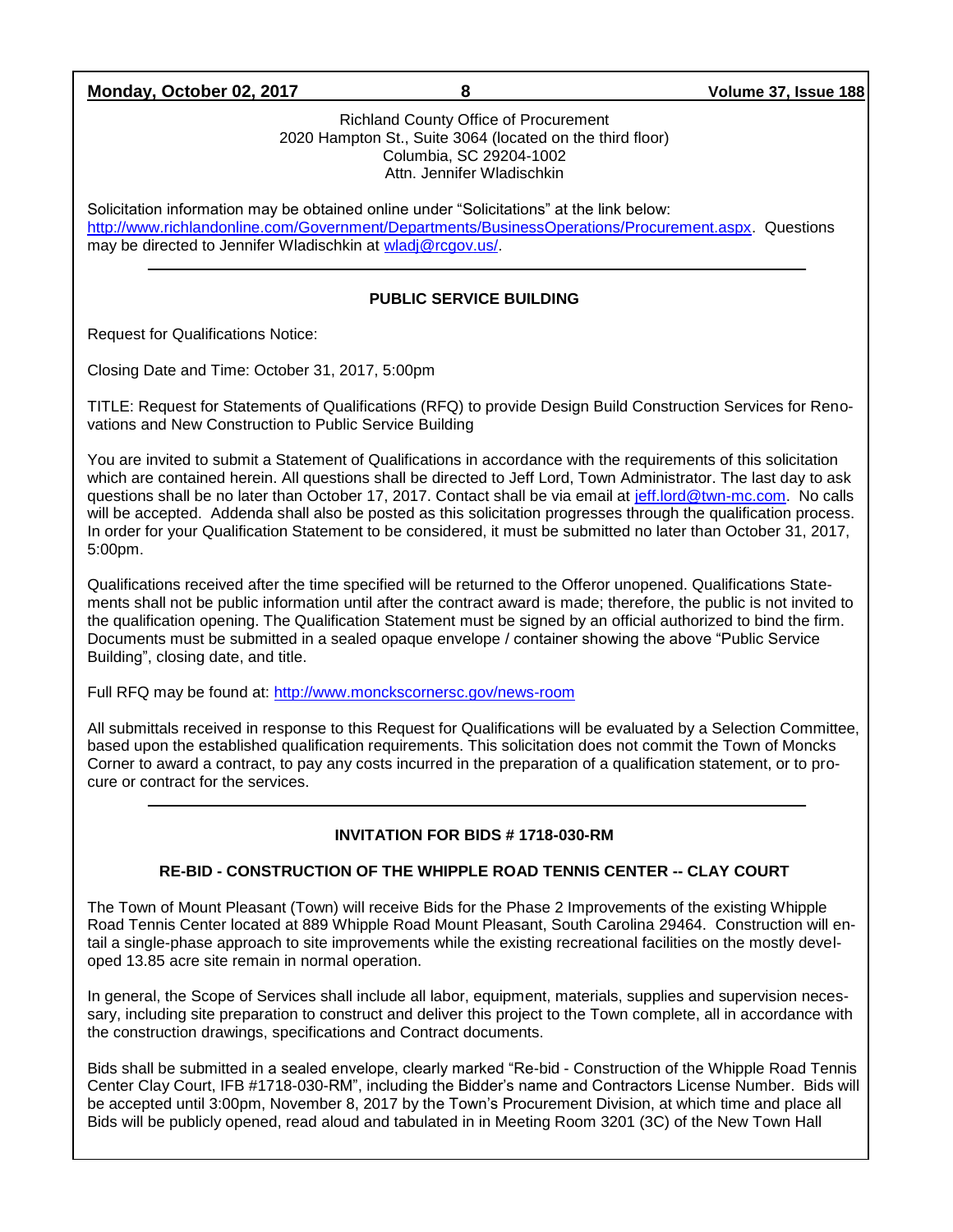**Monday, October 02, 2017 9 Volume 37, Issue 188**

Building located at the Town's Municipal Complex, 100 Ann Edwards Lane, Mount Pleasant, South Carolina 29464.

Bids shall be submitted on the Bid Form as provided within the solicitation document and other Bid documents.

A NON-MANDATORY PRE-BID CONFERENCE TO REVIEW THE SCOPE OF WORK IS SCHEDULED FOR 10:00AM, TUESDAY, OCTOBER 10, 2017. THIS CONFERENCE WILL CONVENE IN COMMITTEE MEETING ROOM 3300 OF THE NEW TOWN HALL BUILDING LOCATED AT THE TOWN'S MUNICIPAL COMPLEX, 100 ANN EDWARDS LANE, MOUNT PLEASANT, SOUTH CAROLINA 29464. IMMEDIATELY FOLLOWING THE PRE-BID CONFERENCE THERE WILL BE A NON-MANDATORY SITE VISIT. ALL INTERESTED PARTIES SHALL MAKE ARRANGEMENTS TO ATTEND. FAILURE TO ATTEND MAY SUBJECT A BIDDER TO DISQUALIFICATION.

Bids shall be submitted on the Bid Form provided with the specifications and other bidding documents. Interested and qualified contractors may contact the Procurement Division for bidding documents, plans and specifications.

A Bid Security Deposit shall be required from all Bidders, equal to five (5%) percent of the Bid amount. This deposit may be in the form of a certified check, cashier's check or bond. Separate Performance and Labor and Material Payment Bonds equal to one hundred (100%) percent of the Contract amount will be required from the successful Bidder upon signing of the Contract. All Bidders shall be properly licensed by the State of South Carolina.

This Invitation does not commit the Town to award a Contract, to pay any costs incurred in the preparation of a Bid or to procure or contract for the articles of goods or services.

The Town reserves the right to waive any informalities or irregularities in the Bid, to accept or reject any or all Bids received as a result of this Invitation, to negotiate with all qualified Bidders and to award or refrain from awarding the project to any Bidder, if it is in the best interest of the Town to do so.

### **BOSWELL NEIGHBORHOOD ASBESTOS REMOVAL AND DEMOLITION**

### **CITY OF ORANGEBURG, SOUTH CAROLINA CDBG PROJECT # 4-W-14-007**

The City of Orangeburg will accept sealed bids for the asbestos abatement and complete demolition and disposal of eight (8) condemned structures within the City limits.

You are invited to submit a Bid in accordance with the specifications in the Request for Bids package. The contract will be awarded to the contractor having the lowest responsible/responsive total bid for all residential structures. No bid may be withdrawn for a period of ninety (90) days after the time it has been called on the date of the bid opening.

This project is being funded in whole or in part by the Community Development Block Grant Program (CDBG). All federal CDBG requirements will apply to this contract. All contractors and subcontractors are required to be registered in the federal System for Award Management (SAM). Bidders on this work will be required to comply with the President's Executive Order No. 1124 & Order No. 11375 which prohibits discrimination in employment regarding race, creed, color, sex, or national origin. Bidders must comply with title VI of the Civil Rights Act of 1964, the Anti-Kickback Act, the Contract Work Hours and Safety Standards Act, and 40 CFR 33.240. Bidders must also make positive efforts to use small and minority-owned business and to offer employment, training and contracting opportunities in accordance with Section 3 of the Housing and Urban Development Act of 1968.

Bids must be accompanied by a Bid Bond made payable to City of Orangeburg in an amount equal to five percent (5%) of the base bid for the complete work; such Bid Bond will represent that the Bidder, if awarded the Contract, will promptly enter into a contract agreement and furnish a Performance and Payment Bond.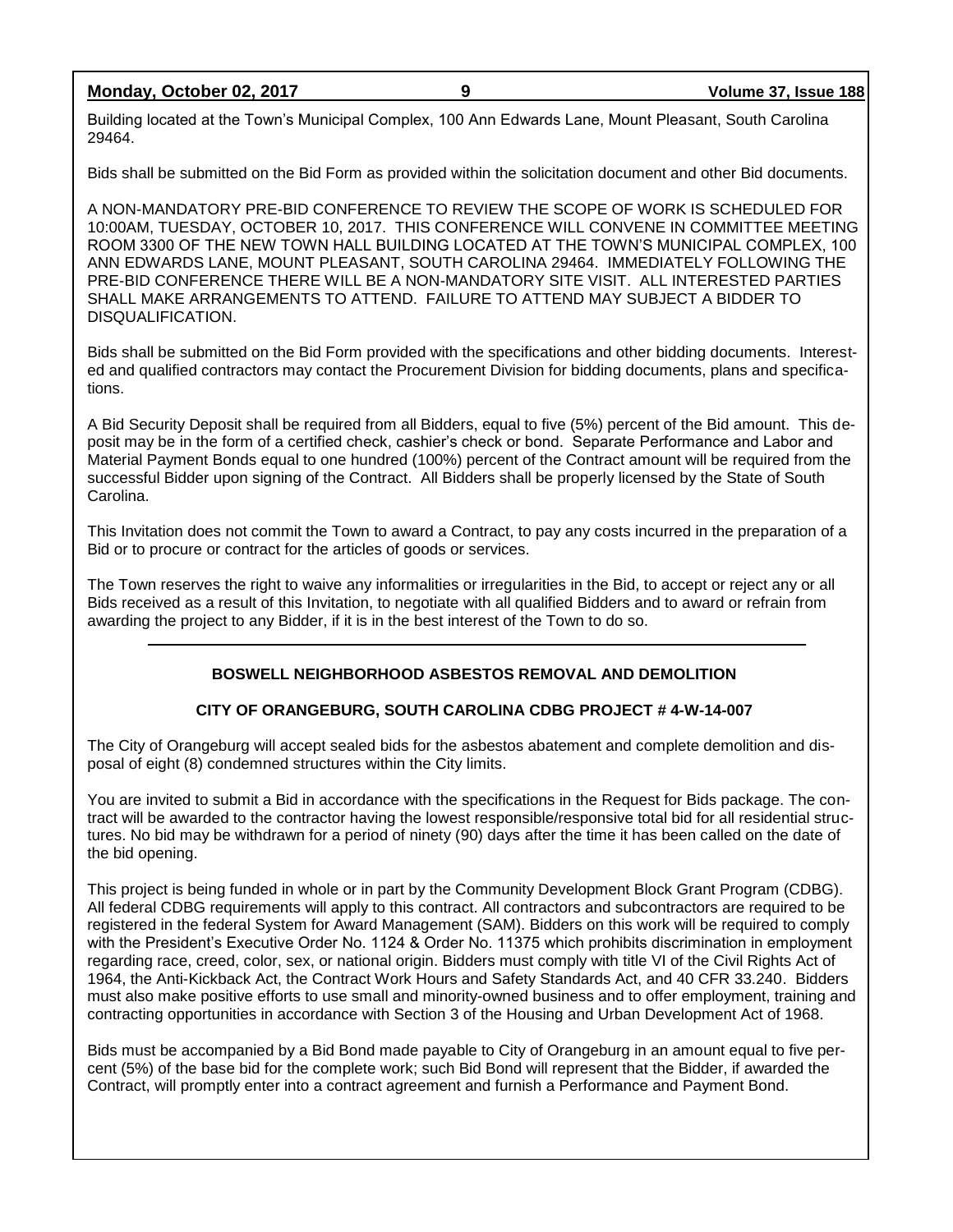#### **Monday, October 02, 2017 10 Volume 37, Issue 188**

The successful bidder will be required to furnish and pay for both a Performance Bond and a Payment Bond or bonds in an amount equal to 100% of the contract price and other insurance requirements in accordance with the General Conditions. City of Orangeburg reserves the right to accept or reject any bids and to waive technicalities and informalities in the bidding process.

A non-mandatory pre-bid meeting will be conducted on October 20, 2017 at 10:00am at the site located at 979 Middleton Street, Orangeburg, South Carolina. While attendance at the pre-bid is not mandatory, bidders are strongly encouraged to attend.

Any questions regarding this solicitation must be submitted in writing no later than 5:00pm on Wednesday, October 25, 2017 and directed to Anthony Chandler, [achandler@lscog.org.](mailto:achandler@lscog.org)

All bid forms must be complete and sealed bids must be submitted by the deadline date of Monday, November 6, 2017 at 2:00pm. Once a sealed bid is submitted, no opportunity shall exist to withdraw and submit an alternate bid. The City requests that all bidders respond with an actual bid or with a sealed "NO BID". This provision guards against receiving an insufficient response to the Advertisement for Bids.

A Public Bid Opening will be held at 2:00pm on Monday, November 6, 2017 at the City Hall, City of Orangeburg, 979 Middleton Street, Orangeburg, SC 29115.

Lower Savannah Regional Council of Governments is the administering agency for the City of Orangeburg. To obtain a copy of the Request for Bids package contact:

> Anthony Chandler CED Manager 803-508-7046 [achandler@lscog.org](mailto:achandler@lscog.org)

# **Consultant / Professional**

**Description:** COMPREHENSIVE SPACE UTILIZATION ANALYSIS **Solicitation No.:** 18.19.JB.P **Delivery Point:** Charleston, SC 29403 **Submit Offer By:** 10/30/2017 3:00pm **Purchasing Entity:** College of Charleston, Procurement Office, 176 Lockwood Blvd., Charleston, SC 29403 **Buyer:** John Burnette, 843-953-5555, [burnettej1@cofc.edu](mailto:burnettej1@cofc.edu) **Download Solicitation From:** <http://ebid.cofc.edu/>

#### **REQUEST FOR PROPOSALS -- COOKS CROSSROADS: DESIGN STANDARDS FOR A GATEWAY**

Description: Dorchester County is requesting proposals from qualified firms to prepare design standards for the area known as District 5 within the Ashley River Historic Overlay District.

RFP Notice Number: 2018-1865-3309-17

Closing Date and Time: Wednesday, October 18, 2017 at 2:00pm

Place: Dorchester County Purchasing Services 201 Johnston Street 2nd Floor St. George, SC 29477 Rebecca M. Dantzler, Interim Purchasing Services Manager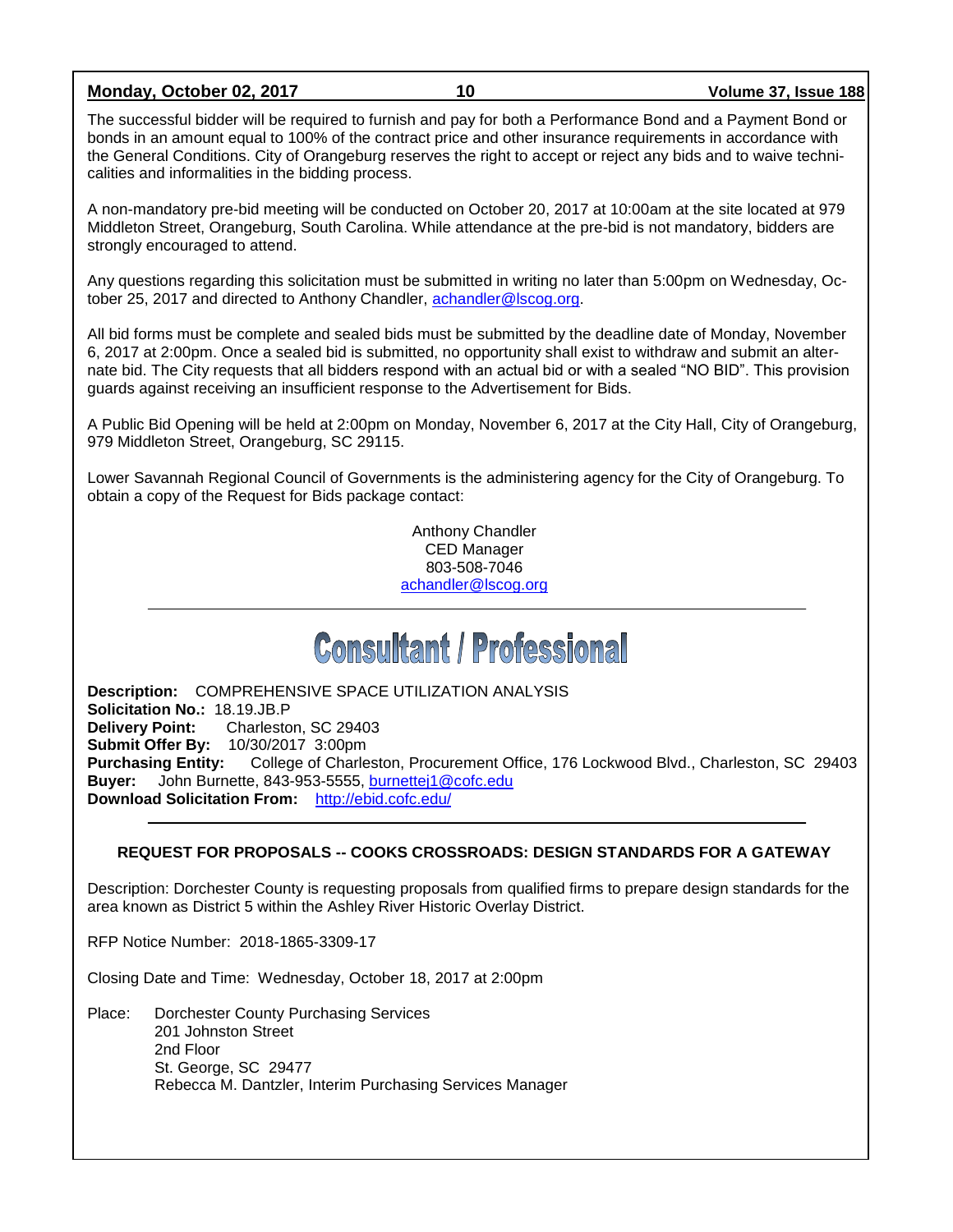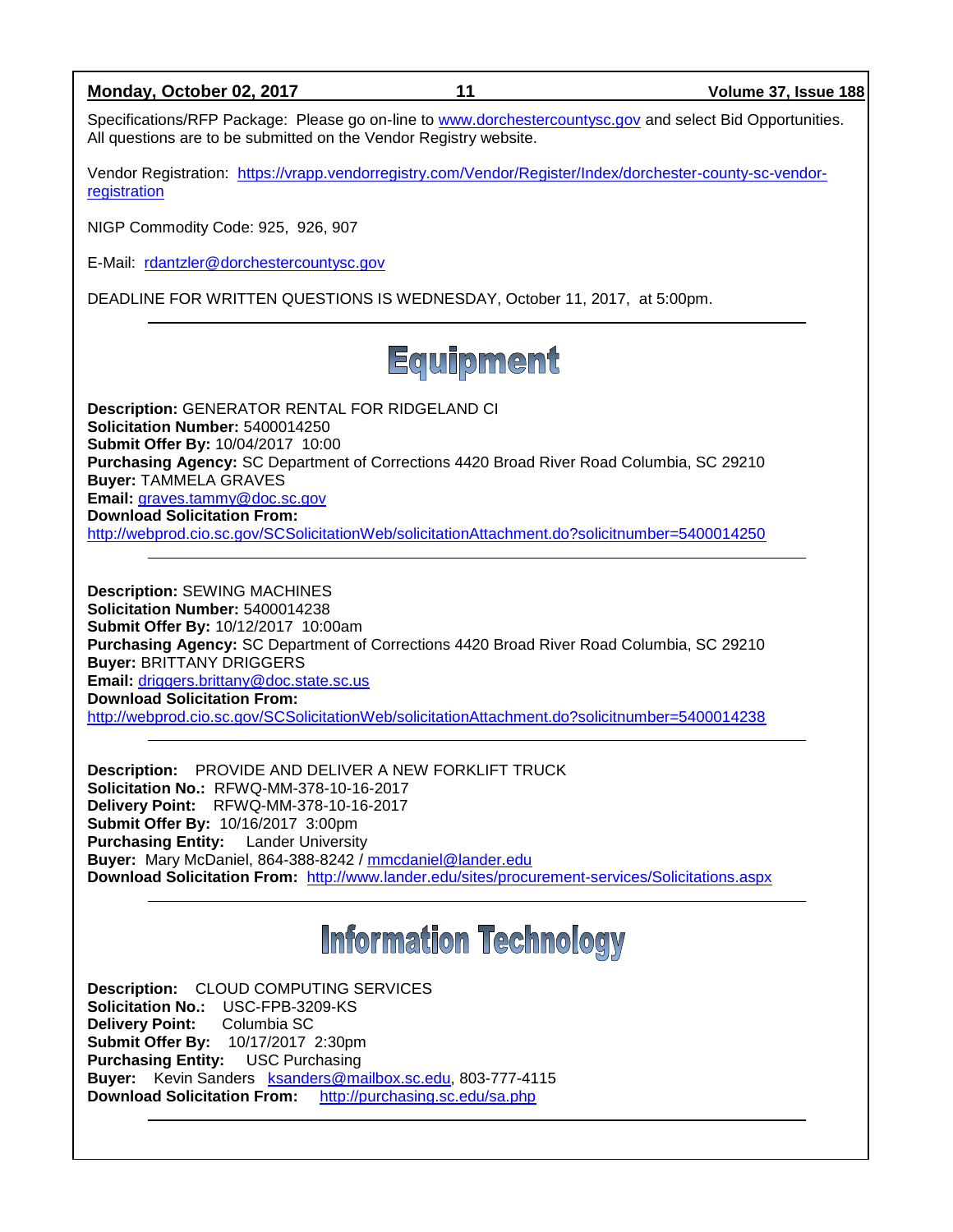#### **Monday, October 02, 2017 12 Volume 37, Issue 188**

## Printing

**Description:** BLANK CHECK PAPERSTOCK - IMPRINTED **Solicitation Number:** 5400013812 **Submit Offer By:** 11/07/2017 2:30pm **Purchasing Agency:** SC DHEC 301 Gervais Street Columbia, SC 29201-3073 **Buyer:** LISA ROLAND **Email:** [ROLANDLD@dhec.sc.gov](mailto:ROLANDLD@dhec.sc.gov) **Download Solicitation From:**  <http://webprod.cio.sc.gov/SCSolicitationWeb/solicitationAttachment.do?solicitnumber=5400013812>



### **OFFICE SPACE IN CHARLESTON COUNTY**

#### **FOR THE SOUTH CAROLINA DEPARTMENT OF EMPLOYMENT AND WORKFORCE**

The State of South Carolina is seeking office space in Charleston County on behalf of the South Carolina Department of Employment and Workforce. Information about this bid can be found at [http://admin.sc.gov/facilitiesmanagementandpropertyservices/leasing/current-solicitations.](http://admin.sc.gov/facilitiesmanagementandpropertyservices/leasing/current-solicitations)

Please direct your responses and inquiries in writing to Cynthia Young, Department of Administration, Real Property Services, 1200 Senate Street, Suite 460, Columbia, SC 29201, Fax 803-737-7178, or [cynthia.young@admin.sc.gov.](mailto:cynthia.young@admin.sc.gov)

All proposals must be received in the Real Property Services Office on or before 4:00pm, October 27, 2017.

**Description:** CYPRESS GARDENS BRIDGES & WALKWAY IMPROVEMENTS **Solicitation No.:** 34015-01-17/18 **Pre-bid Conf.:** Mandatory. Cypress Gardens, 3030 Cypress Gardens Road, Moncks Corner, SC on October 12, 2017 at 10:00am **Submit Offer By:** 10/31/2017 11:00am **Purchasing Entity:** Berkeley County Government **Buyer:** Christy Davis, [christy.davis@berkeleycountysc.gov](mailto:christy.davis@berkeleycountysc.gov) **Download Solicitation From:** <http://berkeleycountysc.gov/drupal/procurement>

**Description:** THE CITADEL IS SEEKING A SUPPLIER TO PROVIDE A GENERATOR TO BE RENTED FOR APPROXIMATELY FOUR (4) MONTHS. **Solicitation No.:** BID3142-KP-10/16/2017 **Delivery Point:** The Citadel, Procurement, Central Warehouse, 171 Moultrie Street, Charleston, SC 29409 **Submit Offer By:** 10/16/2017 3:00pm **Purchasing Entity:** The Citadel, Procurement, Central Supply Warehouse, 171 Moultrie Street, Charleston, SC 29409 **Buyer:** Karen Pressley, CPPB [pressleyk1@citadel.edu](mailto:pressleyk1@citadel.edu) **Download Solicitation From:** <https://www.publicpurchase.com/gems/register/vendor/register?actionbtn=Register>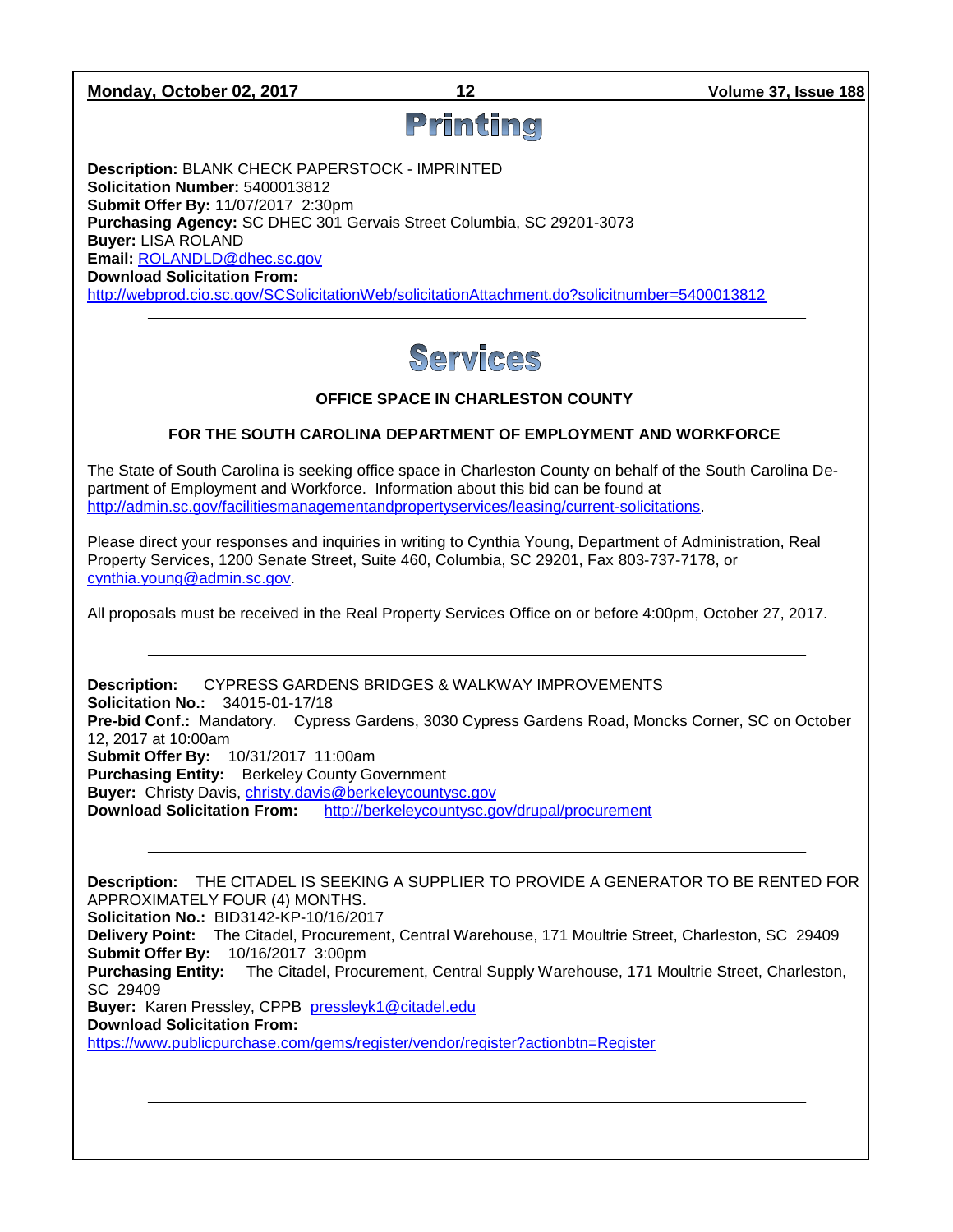**Monday, October 02, 2017 13 Volume 37, Issue 188**

#### **BEAUFORT-JASPER HIGHER EDUCATION COMMISSION - REQUEST FOR PROPOSALS - VENDING**

The Beaufort-Jasper Higher Education Commission (B-J HEC) is seeking proposals from qualified firms to provide vending machines in buildings located at the USCB Bluffton campus at One University Boulevard in Bluffton, SC and the USCB Beaufort Campus at 801 Carteret Street in Beaufort, SC.

The intent of this RFP is to award a contract to that contractor whose proposal, conforming to the RFP, is most advantageous to the B-J HEC with price and other factors considered.

Proposals must be received no later than 2:00pm on November 10, 2017 in electronic format (PDF) sent by email to Abby Vaughn, Procurement Manager, at [avaughn@uscb.edu.](mailto:avaughn@uscb.edu)

All proposals must conform to the requirements of the RFP. To obtain a copy of the RFP, please e-mail a request to Abby Vaughn at [avaughn@uscb.edu.](mailto:avaughn@uscb.edu)

#### **NEIGHBOR TO NEIGHBOR OF SOUTH CAROLINA, INC.**

Physical: 921 N. Kings Hwy, Myrtle Beach, SC 29577 Mailing: PO BOX 3030, Myrtle Beach, SC 29578

Request for purchase of services for alternatives to fixed routes for partners of Neighbor to Neighbor of South Carolina, Inc.

Neighbor to Neighbor of South Carolina, Inc (N2N) is seeking proposals for purchase of service for alternatives to fixed routes for partners of Neighbor to Neighbor of South Carolina, Inc.

Request for purchase of transportation service for alternatives to fixed routes with emphasis on providing transportation for low income, and under insured individuals in rural areas of Horry and Georgetown Counties.

Passengers will be picked up at their personal residence and driven to the approved destination via N2N or its designated partners. All ride requests will be issued by N2N or its designated partners to streamline services for the provider. Rides will typically follow standard business hours alongside medical providers (9:00am until 5:00pm) Monday through Friday. The projected start date is November 1, 2017.

Proposal must be submitted in accordance of the guidelines set forth in a request for proposal prepared by Neighbor to Neighbor of South Carolina, Inc. They should be placed in a sealed envelope bearing the name and address of the bidder and marked "Proposal for Transportation Services" and addressed to Neighbor to Neighbor of South Carolina, Inc., PO BOX 3030, Myrtle Beach, SC 29578. ATTN: JOE KUNKEL. This proposal must be received by 2:00pm on October 18, 2017. Opening of bids received will be at 2:00pm on October 20, 2017. The actual announcement of awarding of bid is based on approval or disapproval of funds from SCDOT Section 5310.

A copy of Award Statement for this bid will be publicly displayed at 921 N. Kings Hwy., Myrtle Beach, SC 29577 the date the award is made. Bidders who would like to receive a copy of award statement must enclose a selfaddressed stamped envelope.

**Description**: THE LANCASTER COUNTY SCHOOL DISTRICT is accepting competitive sealed bids for turnkey Chiller Replacements at Lancaster & Buford High School(s), one (1) at each school. **Solicitation Number**: 1813-10-31 **Non-Mandatory Pre-Bid Meeting**: 10/11/2017 at 10:00am **Pre-Bid Location**: Lancaster County School District, 300 S. Catawba Street, Lancaster, SC 29720 (There will be site visits to each school immediately following review of bidding procedures, specifications, and project requirements.) **Bid Due Date/Time**: 10/31/2017 at 2:00pm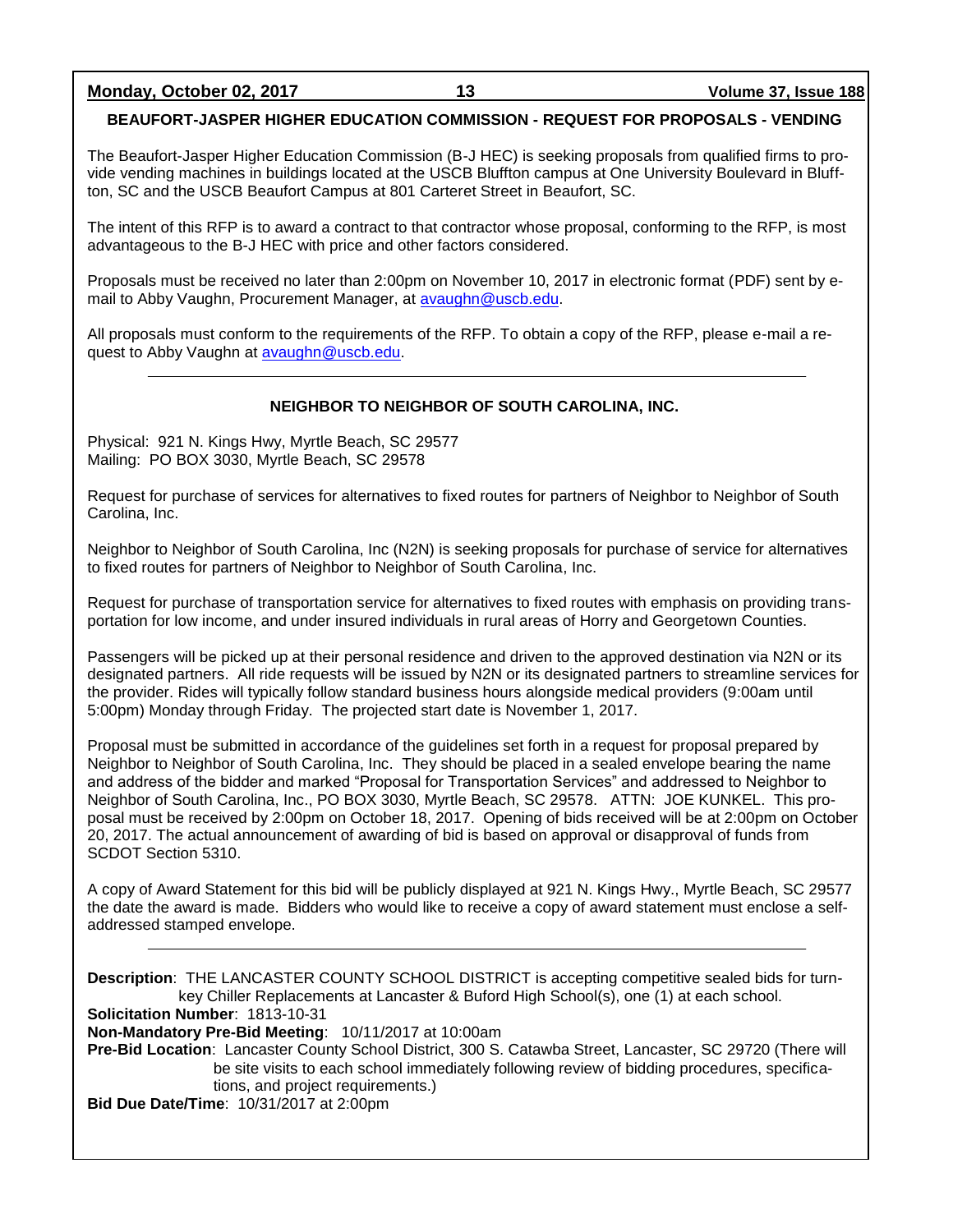| Monday, October 02, 2017                                                                                                                                                                                                                                                                                                                                                                                                                                                                                                                                                                                 | 14 | Volume 37, Issue 188                                                                |  |  |  |
|----------------------------------------------------------------------------------------------------------------------------------------------------------------------------------------------------------------------------------------------------------------------------------------------------------------------------------------------------------------------------------------------------------------------------------------------------------------------------------------------------------------------------------------------------------------------------------------------------------|----|-------------------------------------------------------------------------------------|--|--|--|
| Submit to: Lancaster County School District, Attn: Jan Petersen, Director of Procurement, 300 South Cataw-<br>ba Street, Lancaster, SC 29720                                                                                                                                                                                                                                                                                                                                                                                                                                                             |    |                                                                                     |  |  |  |
| Request for Plans/Specifications: Jan.Petersen@Icsdmail.net; There is no charge for the plans and specifi-                                                                                                                                                                                                                                                                                                                                                                                                                                                                                               |    |                                                                                     |  |  |  |
| cations.<br>Inquiries: Jan Petersen, Director of Procurement, Jan.Petersen@lcsdmail.net                                                                                                                                                                                                                                                                                                                                                                                                                                                                                                                  |    |                                                                                     |  |  |  |
| Supplies                                                                                                                                                                                                                                                                                                                                                                                                                                                                                                                                                                                                 |    |                                                                                     |  |  |  |
| <b>Description: REFRIGERANT</b><br>Solicitation Number: 5400014290<br>Submit Offer By: 10/10/2017 10:00am<br>Purchasing Agency: SC Department of Corrections 4420 Broad River Road Columbia, SC 29210<br><b>Buyer: MYRTLE DEWERDT</b><br>Email: dewerdt.myrtle@doc.state.sc.us<br><b>Download Solicitation From:</b><br>http://webprod.cio.sc.gov/SCSolicitationWeb/solicitationAttachment.do?solicitnumber=5400014290                                                                                                                                                                                   |    |                                                                                     |  |  |  |
| <b>Description: CONCRETE &amp; FLOWABLE FILL -FAIRFIELD CNTY</b><br>Solicitation Number: 5400014239<br>Submit Offer By: 10/16/2017 2:30pm<br>Purchasing Agency: SCDOT Procurement Office 955 Park Street Room 101 Columbia, SC 29201-3959<br><b>Buyer: DEBORAH TYLER</b><br>Email: tylerdl@scdot.org<br><b>Download Solicitation From:</b><br>http://webprod.cio.sc.gov/SCSolicitationWeb/solicitationAttachment.do?solicitnumber=5400014239                                                                                                                                                             |    |                                                                                     |  |  |  |
| <b>Description:</b> PAINT & PAINTING SUPPLIES<br>Solicitation No.: 18.28.DB.B.T3<br>Delivery Point: Charleston, SC 29401<br>Submit Offer By: 10/19/2017 4:00pm<br>Purchasing Entity: College of Charleston, Procurement Office, 176 Lockwood Blvd., Charleston, SC 29403<br>Buyer: Dustin Bennett, 843-953-9939 / bennettdj@cofc.edu<br>Download Solicitation From: http://ebid.cofc.edu under "Current Bid Opportunities"                                                                                                                                                                               |    |                                                                                     |  |  |  |
| <b>Description:</b><br>lowing: 400 new/unopened cartons (8 tiles per carton) of Armstrong Dune 1773 Commercial Acoustic Ceiling<br>Tiles (2'X 4'X 5/8).<br>Solicitation Number: 117-46-10-12<br>Deadline for Questions: October 9, 2017 before 10:00am. All questions should be emailed to<br>KateWilson@pickens.k12.sc.us<br>October 12, 2017 at 10:00am<br>Due Date/Time:<br>Submit to: School District of Pickens County, Attn: Kate Wilson, Coordinator of Procurement, School District<br>of Pickens County, 1348 Griffin Mill Road, Easley, SC 29640<br>KateWilson@pickens.k12.sc.us<br>Inquiries: |    | THE SCHOOL DISTRICT OF PICKENS COUNTY is accepting quotes from vendors for the fol- |  |  |  |

**Bid Requests:** [www.pickens.k12.sc.us](http://www.pickens.k12.sc.us/) Departments; Procurement; and Solicitations & Awards; View & Print Solicitation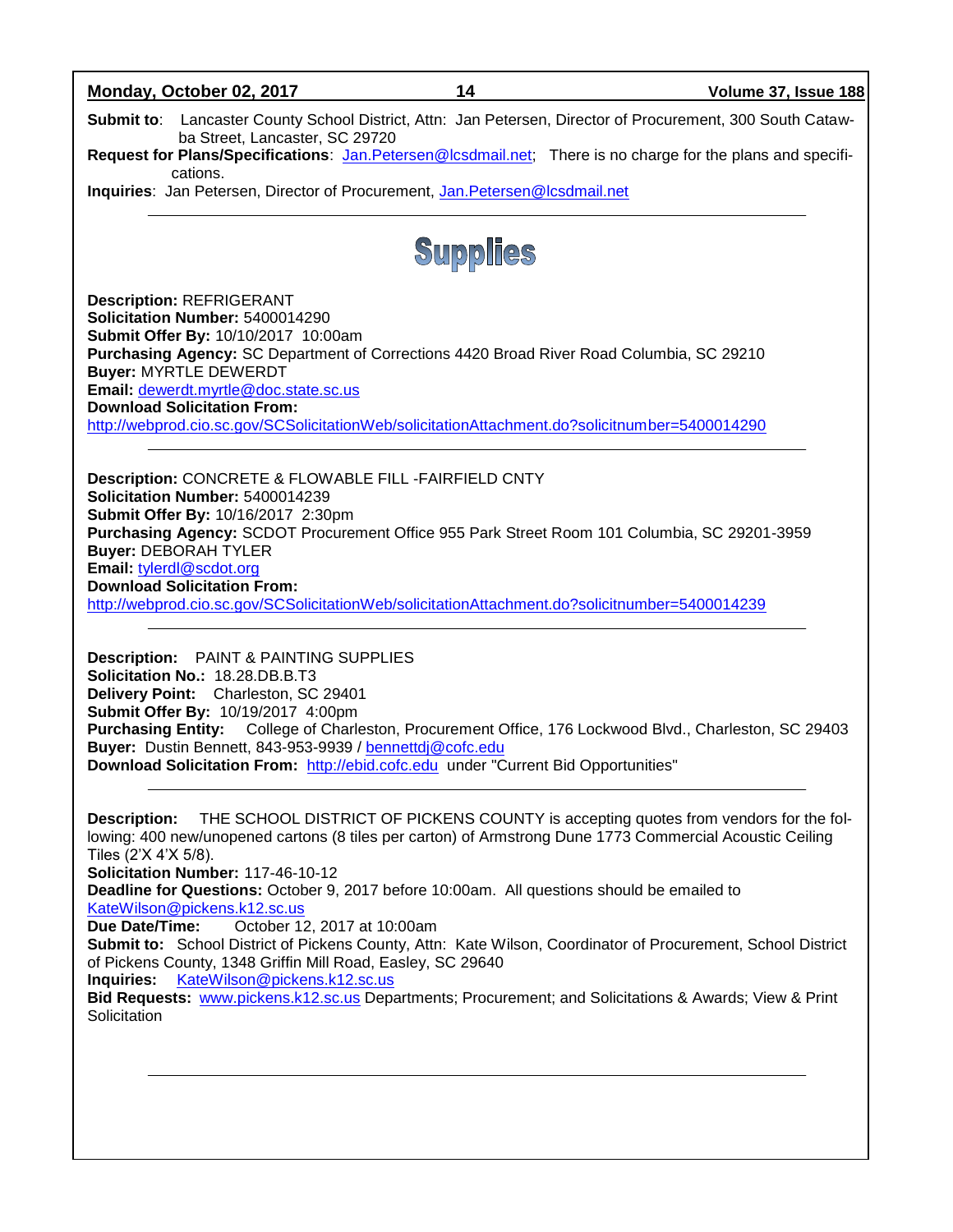**Monday, October 02, 2017 15 Volume 37, Issue 188**

### **Cooperative Purchasing Notices**

#### **MEDICAL MATERIALS AND SUPPLIES**

**Description:** PHARMACEUTICALS, OVER-THE-COUNTER (OTC) PRODUCTS, VACCINES, MEDICAL SUPPLIES, DENTAL SUPPLIES, NUTRITIONALS, CONTAINERS & VIALS, RETURNED GOODS PROCESSING, DRUG TESTING, PRIME VENDOR / DISTRIBUTOR, & INVOICE AUDITING SERVICES

STATEWIDE TERM CONTRACTS – STATE OF SOUTH CAROLINA

The State of South Carolina currently participates with more than 40 other states & various political subdivisions in a cooperative purchasing agreement with the Minnesota Multi-State Contracting Alliance for Pharmaceuticals (MMCAP). The Alliance issues solicitations for the goods & services referenced above at various times throughout the year Interested SC vendors may obtain a copy of MMCAP solicitations from the MMCAP website, [www.mmcap.org.](http://www.mmcap.org/) From the home page, click on "Vendors & RFPs," then click on "Open RFPs" (link is in the left margin). Click on the applicable RFP link. As a MMCAP member State, the State of South Carolina is a party of interest in all MMCAP solicitations & currently participates in several of the resulting contracts. The State may elect to participate in additional MMCAP contracts or discontinue participation in select contracts at any time based on the State's best interest. South Carolina vendors may send their questions or comments regarding this matter to Patricia Bode, Procurement Manager, [pbode@mmo.sc.gov.](mailto:pbode@mmo.sc.gov)



#### **SOUTH CAROLINA ASSOCIATION OF GOVERNMENTAL PURCHASING OFFICIALS**

SCAGPO is currently registering members and vendors for our Annual Professional Development Forum & Trade Show currently scheduled for November 15-17, 2017. Pre-Forum events begin on Tuesday November 14, 2017. Historically, vendor participants have met and networked with over 200 Public Procurement professionals from State and Local Government entities through our Vendor Trade Show, Networking Socials, and complimentary educational sessions. This year's event will occur at the Myrtle Beach Marriott Resort & Spa. Registration and hotel information is available on our website: [http://scagpo.org/meetinginfo.php?id=53&ts=1487195123.](http://scagpo.org/meetinginfo.php?id=53&ts=1487195123)

This event is a favorite for many of our vendors. Please review previous meeting information for information on previous events.

### **VENDORS, DON'T NEGLECT TO CHECK THE STATE'S FIXED PRICE BIDS**

If authorized by the original solicitation, the State may use "competitive fixed price bidding" to create procurements with an open response date. These fixed price bids are advertised in SCBO once, but the solicitation may provide for bids to be accepted continuously or periodically during the contract term. The link below takes you to a listing of all open solicitations conducted by the central purchasing office using the competitive fixed pricing bidding rules: [https://procurement.sc.gov/vendor/contract-opps/fixes-price-bids-ss.](https://procurement.sc.gov/vendor/contract-opps/fixes-price-bids-ss)

#### **INSPECTOR GENERAL'S FRAUD HOTLINE** (State Agency fraud only)

1-855-723-7283 / [http://oig.sc.gov](http://oig.sc.gov/)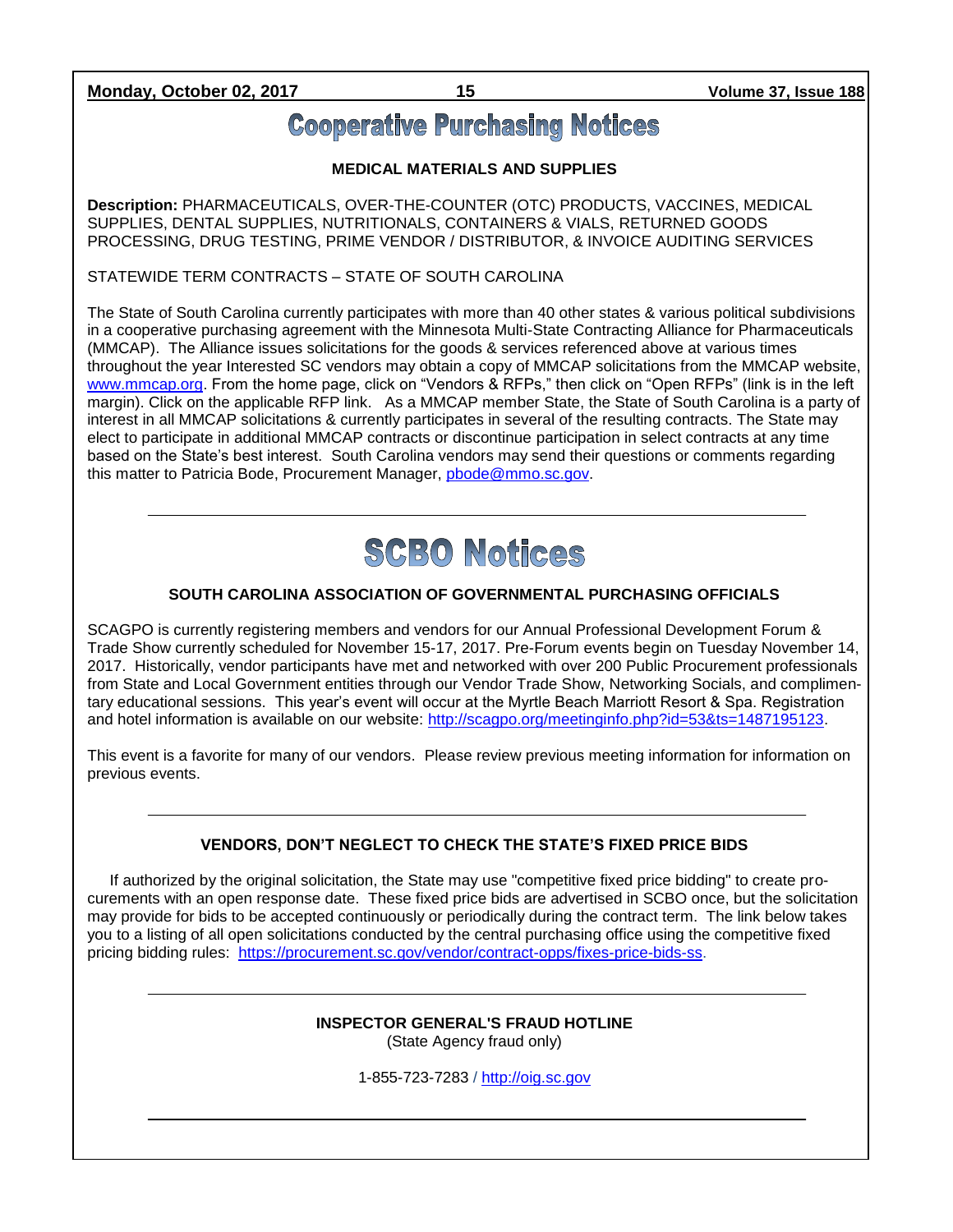#### **Monday, October 02, 2017 16 Volume 37, Issue 188**

#### **COMMENTS?**

The Division of Procurement Services encourages you to make your comments via the following methods: Customer Comment System:<https://procurement.sc.gov/comment> Telephone 803-737-0600

**The State Fiscal Accountability Authority's Division of Procurement Services** 

**currently has an opening:**

[Eng/Engineer Associate IV -](http://agency.governmentjobs.com/sc/default.cfm?action=viewJob&jobID=1632757&hit_count=yes&headerFooter=1&promo=0&transfer=0&WDDXJobSearchParams=%3CwddxPacket%20version%3D%271%2E0%27%3E%3Cheader%2F%3E%3Cdata%3E%3Cstruct%3E%3Cvar%20name%3D%27TRANSFER%27%3E%3Cstring%3E0%3C%2Fstring%3E%3C%2Fvar%3E%3Cvar%20name%3D%27CATEGORYID%27%3E%3Cstring%3E-1%3C%2Fstring%3E%3C%2Fvar%3E%3Cvar%20name%3D%27FIND_KEYWORD%27%3E%3Cstring%3E%3C%2Fstring%3E%3C%2Fvar%3E%3Cvar%20name%3D%27PROMOTIONALJOBS%27%3E%3Cstring%3E0%3C%2Fstring%3E%3C%2Fvar%3E%3C%2Fstruct%3E%3C%2Fdata%3E%3C%2FwddxPacket%3E) click to view

## **SCBO Ad Template**

**Copy this shortcut for quick, hassle-free ad composition and mail it to [scbo@mmo.sc.gov.](mailto:scbo@mmo.sc.gov)** 

**Universal Form (suitable for most advertisements)**

**Description: Solicitation No.: Delivery Point: Submit Offer By: Purchasing Entity: Buyer: Direct Inquiries To: Download Solicitation From:**

#### **SOUTH CAROLINA TECHNICAL EDUCATION ASSOCIATION (SCTEA)**

2018 Annual Conference, February 15 – February 17, 2018 Hilton Myrtle Beach Resort - Myrtle Beach, SC

Vendor Display –300+ Attendees

Representatives from all 16 technical colleges in South Carolina, as well as the State System Office will be in attendance. Make valuable contacts. Free advertisement on website (www.sctea.org) for one year! \$450 to reserve one booth; other options also available.

For additional information, contact:

June West SCTEA Vendor Relations Coordinator Spartanburg Community College PO Box 4386 Spartanburg, SC 29305 Phone: 864-592-4864 Email: [westj@sccsc.edu](mailto:westj@sccsc.edu) / Visit our website at [www.sctea.org](http://www.sctea.org/)

Tax ID# 80-0511826